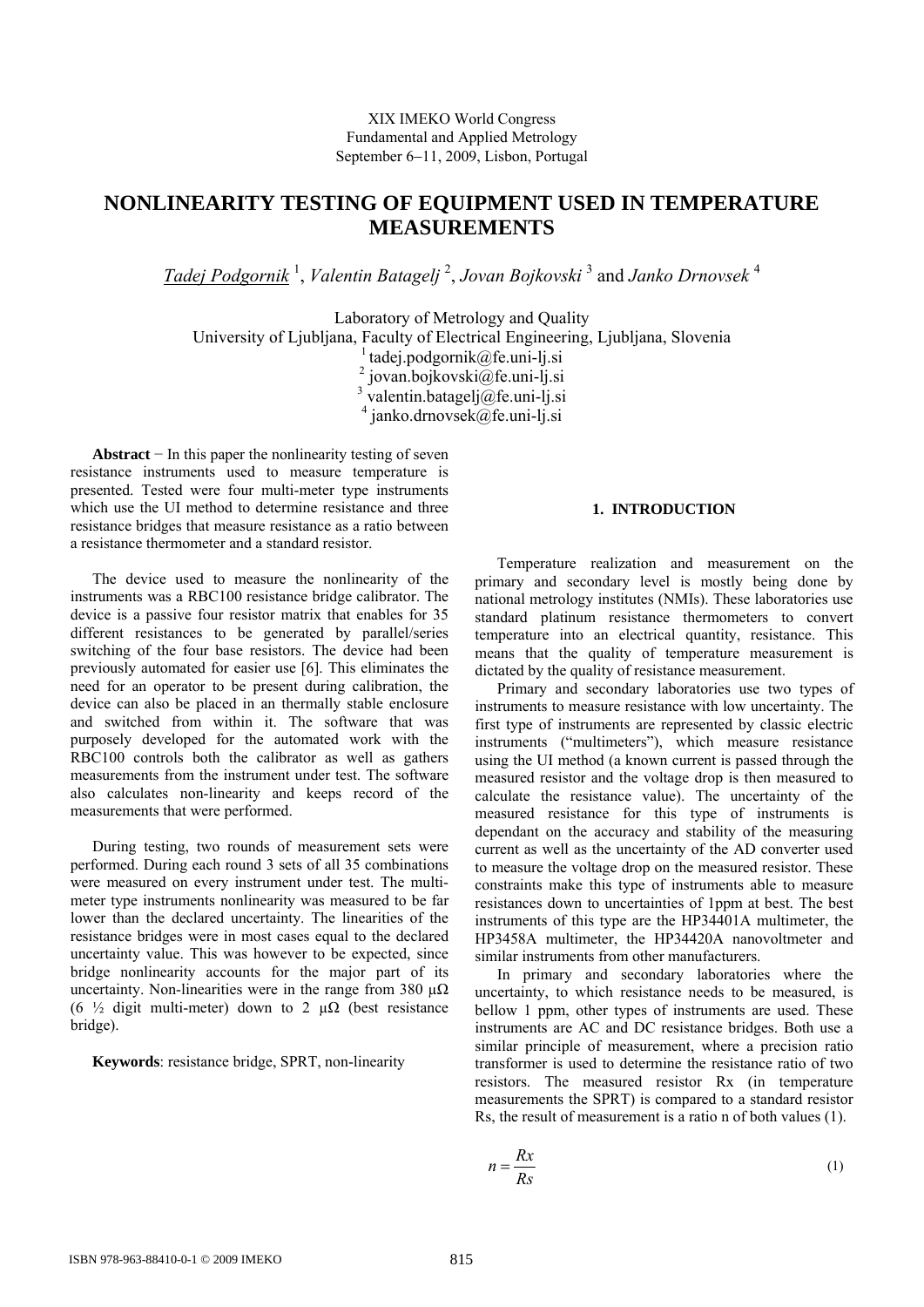When comparing AC and DC resistance bridges, AC bridges are simpler to construct and in so bare a lower price. Also DC bridges are easier to evaluate since they only have one component of uncertainty, whereas AC bridges have a real and an imaginary component of uncertainty. However AC bridges are faster in measurement, since they do not need to change the current direction as do DC bridges, to compensate for thermal voltages. Currently the most used DC bridges are the MI6010T, the MI6015T and the Guildline 6675, the mostly used AC bridges are the ASL F700, F18 and F900.

To assure that measurements are being made with the lowest possible uncertainty, both types of instruments have to be regularly checked for correct operation. In both types of instruments the most contributing factor of uncertainty comes from their non-linearity. With classic instruments this is mainly due to the non-linearity of the AD converter and with resistance bridges due to the non-linearity or incorrect behaviour of the ratio transformer. If the non-linearity of an instrument is assessed, its correct operation and uncertainty can be determined. The most convenient and most extensive way to do this is the use of a resistance bridge calibrator (RBC) [1] [2] [3]. The RBC is a passive device, which is based on 4 stable resistors that can be connected in parallel and serial connections to generate 35 different resistances. Because these 35 resistances are based on the 4 stable resistors, a comparison of the calculated and measured values provides an evaluation of the non-linearity for the instrument under test.

In this paper the repeatable and reproducible evaluation of several resistance measurement instruments will be presented. The tested instruments are mainly used in laboratory conditions for temperature measurement. The evaluations of the instruments non-linearity will be performed by use of an automated resistance bridge calibrator.

## **2. RESISTANCE BRIDGE CALIBRATOR RBC100**



Fig. 1. Resistance bridge calibrator RBC100.

The resistance bridge calibrator RBC100 (Fig. 1) is a simple passive electrical circuit, which consists of four base resistors that can be connected in various serial and parallel combinations [4] [5]. In this way, different resistance values can be realized. These values are fully defined by values of the four base resistors. All connections to the resistors are 4 wire type which eliminates the influence of connector wire resistances. The RBC 100 is able to realize 35 different resistances in the range from 16.9 to 129.9  $\Omega$ .



Fig. 2. RBC schematic.

The circuit schematic for the RBC is shown in Fig. 2. On the front panel of the calibrator, there are eight threeposition switches, which switch the base resistors (in Fig. 2 marked  $R_1$  to  $R_4$ ) into different serial and parallel combinations. Besides the four base resistors there are also four potential sharing resistors (in Fig. 2 marked  $R_{P1}$  to  $R_{P4}$ ) which compensate the voltage drops on the connector wires to the base resistor when two or more are connected in parallel. The values of the potential sharing resistors are proportional to the values of the base resistors; values for both are given in Table 1.

Table 1. Values of base and potential sharing resistors used in the RBC100.

|   | Base resistor      | Pot. sh. resistor |
|---|--------------------|-------------------|
|   | $81,8186$ $\Omega$ | $2,6327$ $\Omega$ |
|   | $48,1768$ $\Omega$ | $1.5495 \Omega$   |
| ◠ | $36.5153 \Omega$   | $1.1749 \Omega$   |
|   | $31.2419 \Omega$   | $1.0049 \Omega$   |

The RBC100 is mainly intended to evaluate the nonlinearity of resistance bridges used in combination with 25 ohm 100 ohm standard resistors. However it can also be used to determine the nonlinearity of other resistance instruments that measure resistance in the range of SPRTs (10 to 120 ohms).

#### **3. AUTOMATION OF THE RBC100**

 The RBC100 is a manually operated device. Testing several instruments would make the task a tedious one and thus the device was automated. The main reasons for automation were:

switching of the RBC100 takes a large amount of time when an operator needs to be present; the measuring of all 35 combinations may take up to 9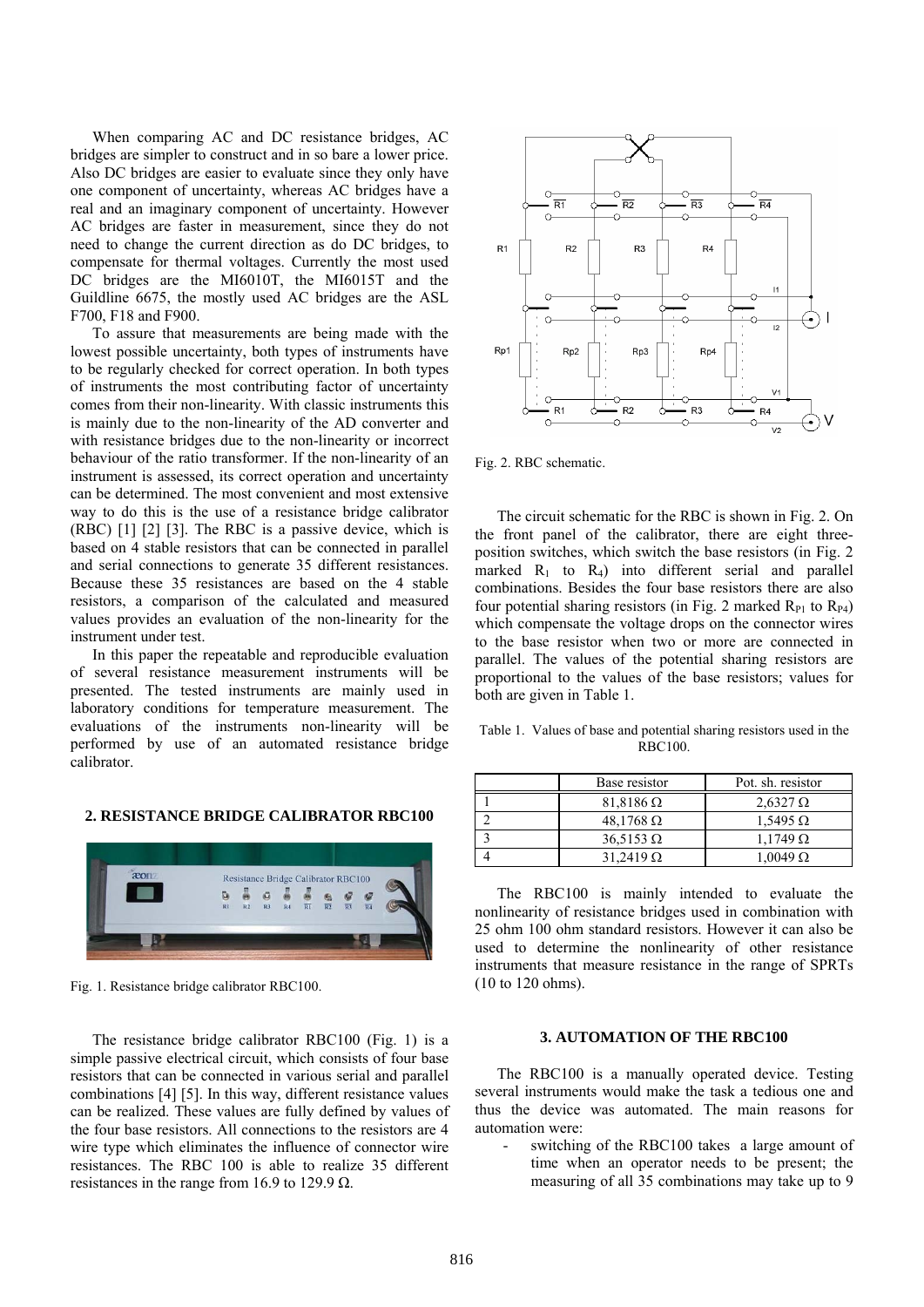hours on some resistance bridges. By automating the device, the need for an operator is eliminated. This also means that measurements can be done when the instrument under test is not being used and no personnel are present (during nights and weekends).

- Although the resistors used inside of the RBC100 are of the good quality, they still show temperature dependence. Because of this the measurements done with the RBC100 are not repeatable below 0.1 ppm, when used in an environment with temperature stability of  $\pm$  1°C. To solve this problem, the RBC100 needs to be inserted in a temperature stable environment (temperature chamber), which then requires tele-operation from outside.
- Automating the RBC100 enables the measurements to be automatically acquired and processed.

The process of automation was divided into three steps. In the first step a manipulator unit was created, which is responsible for the movement of the switches on the calibrator. The manipulator unit is built around an aluminum L-frame attached on the calibrator itself. Eight small servomotors are mounted intro the L-frame, these move the switches of the calibrator using semi-rigid mechanical links (Fig. 3). The servomotors were chosen in such a way that the force they produce cannot mechanically harm the switches on the RBC100.



Fig. 3. Manipulator unit on top of RBC100.

During the second step a purpose designed controller was created. The controller communicates to the PC using an RS232 interface. The commands received from the PC are transformed inside the controller to PWM signals that control the servomotors of the manipulator unit. The controller also incorporates the power supply for the servomotors.

In the last step a computer application was created that controls the whole calibration process. This application enables the setting of parameters of the manipulator unit (end-points for the movement of every switch), it acquires the measurements from the instrument under test and calculates the non-linearity and associated standard deviation (Fig. 4).

The automation process is described in detail in [6] [7].

Along with the automation of the manual RBC, a completely automatic RBC was created. This uses relays instead of toggle switches. The electric schematic is similar to the schematic of the manual RBC, it also uses the same computer application to control the calibration process. Due to a lower quality of the components used to construct it, the automatic unit is only capable of measuring non-linearity down to 1 ppm. Since the requirement was to measure the non-linearity in the ranges down to 0.02 ppm, only the automated RBC100 was used.

The detailed description of construction of the completely automatic RBC is available in [8].



Fig. 4. Program window of the computer application.

## **4. MEASUREMENTS**

The non-linearity tests were performed on seven instruments that measure resistance. All the tested instruments are being used in conjunction with platinum resistance thermometers to measure temperature at the Laboratory of Metrology and Quality, Faculty of electrical engineering, Ljubljana, Slovenia. Tested were the following instruments:

- HP34401A multimeter (not calibrated), declared uncertainty in the range from 0 to 120  $\Omega$  equal to 60 ppm (6 mΩ) [9]
- HP3458A multimeter (not calibrated) and the newer Agilent 3458 multimeter (calibrated previously, SIQ), declared uncertainty in the range from 0 to 120  $\Omega$  equal to 6ppm (0.6 m $\Omega$ ) [9]
- HP34420A Nano-volt-/micro-ohmmeter (not calibrated), declared uncertainty in the range from 0 to 120  $\Omega$  equal to 17 ppm (1.7 m $\Omega$ ) [9]
- ASL F700 AC bridge declared uncertainty 1ppm, ratio measurement from 0 to 4, used with temperature stabilized standard 100 Ω resistor [10]
- MI6010T DC bridge, declared uncertainty 0.05 ppm, ratio measurement from 0 to 13, used with a Tinsley 5685 (25  $\Omega$ ) standard resistor that is temperature stabilized in an oil bath [11] [12]
- ASL F900 AC bridge declared uncertainty 0.02ppm, ratio measurement from 0 to 1.3, used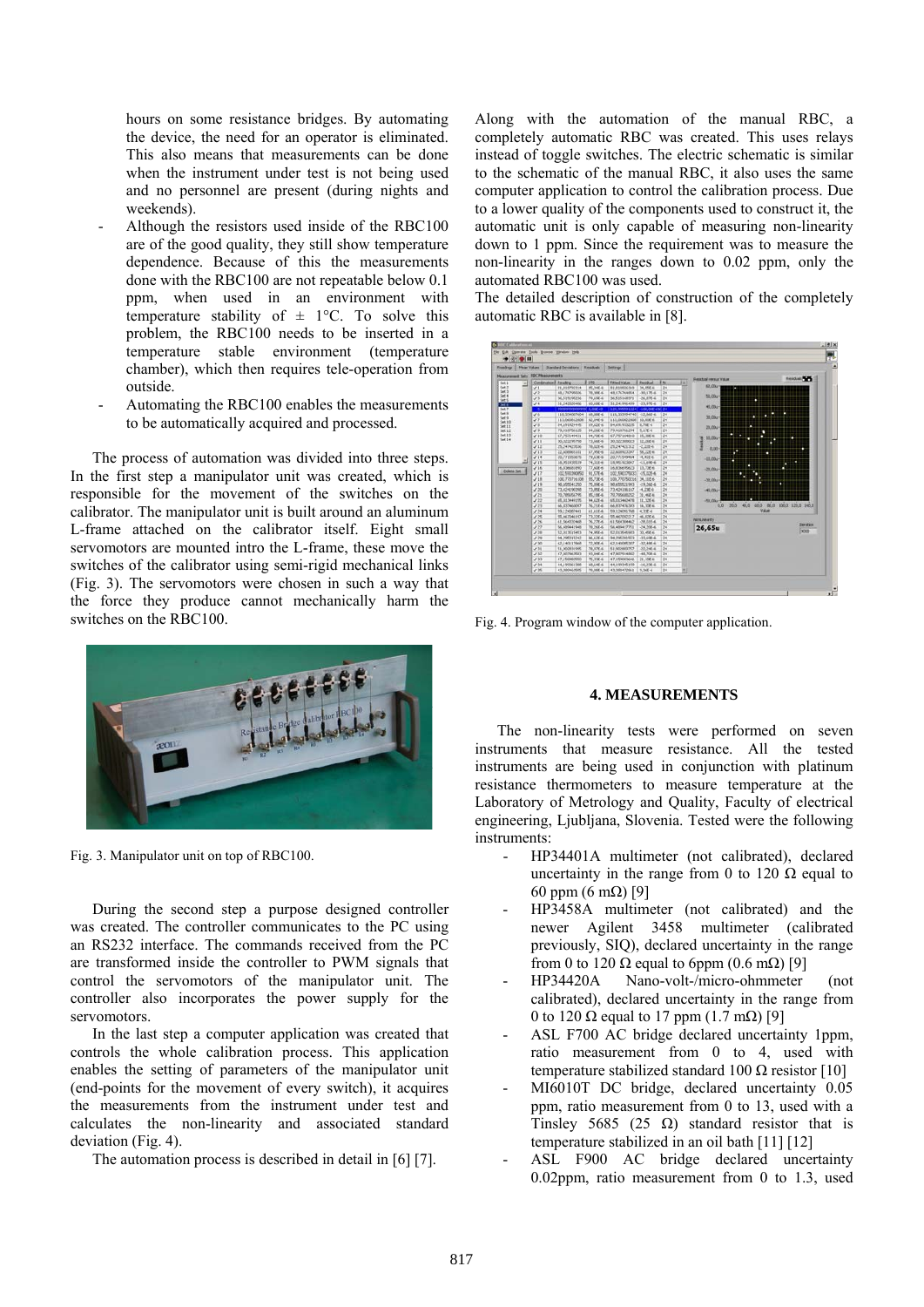with a Tinsley 5685 (100  $Ω$ ) standard resistor that is temperature stabilized in an oil bath [10] [12]

The equipment used to determine the non-linearity of the instruments under test (Fig. 5), consisted of the RBC100 inside a temperature stable environment (Styrofoam enclosure with temperature stability of  $\pm$  0.1 °C), the automation controller and a personal computer (notebook) running the purposely designed computer application. All the tests were done in laboratory conditions, with a temperature of 23°C stable to  $\pm$  1 °C.



Fig. 5. Automated non-linearity testing of HP3458A multimeter.

Testing of the instruments was conducted in two rounds of measurements. During each round three sets were measured with each instrument (instruments were interchanged and measured until every instrument was tested, the process was then repeated during the second round). The measurement current for the resistance bridges was set to 1 mA, it being equal to the measuring current of the multimeters. This ensured a level of comparison for all of the instruments under test. During each set all of the 35 RBC100 combinations (resistance values) were measured. For each combination 60 readings were taken and averaged to give one measurement. The readings were taken every 15 s with the ASL F900 bridge, every 10 s with the MI6010T bridge, every 2 s with the ASL F700 bridge and every 3 s with other instruments. The time to measure one set took from 70 minutes with the ASL F700 up to around 9 hours for the ASL F900. From the 60 readings that were taken for every combination, 30 were discarded to eliminate any transition effects between combinations (present mostly with resistance bridges). From the remaining 30 readings the average value and standard deviation were calculated. These were then used in the program application to calculate the non-linearity and the associated standard deviation of the instrument under test.

Results of the non-linearity tests are presented in Table 2. The combination with the value of 129.9  $\Omega$  was not used with the ASL F900 and multimeter-type instruments, since its value was out of range for these particular instruments (range limit for the ASL F900).

| Table 2. Type size for manuscript (in points). |  |  |
|------------------------------------------------|--|--|
|                                                |  |  |
|                                                |  |  |

|                 | $\overline{1}^{\text{st}}$ set: | $2nd$ set:              | $3rd$ set:      |
|-----------------|---------------------------------|-------------------------|-----------------|
| Instrument      | Round 1                         | Round 1                 | Round 1         |
|                 | Round 2                         | Round 2                 | Round 2         |
| HP34401A        | $380 \mu\Omega$                 | $361 \text{ }\mu\Omega$ | $362 \mu\Omega$ |
|                 | $374 \mu\Omega$                 | $388 \mu\Omega$         | $366 \mu\Omega$ |
| HP34420A        | $27 \mu\Omega$                  | $18 \mu\Omega$          | $21 \mu\Omega$  |
|                 | $22 \mu\Omega$                  | $25 \mu\Omega$          | $24 \mu\Omega$  |
| <b>HP3458A</b>  | $24 \mu\Omega$                  | $24 \mu\Omega$          | $22 \mu\Omega$  |
| (neumerjen)     | $19 \mu\Omega$                  | $23 \mu\Omega$          | $22 \mu\Omega$  |
| <b>AGILENT</b>  | $23 \mu\Omega$                  | $26 \mu\Omega$          | $27 \mu\Omega$  |
| 3458A (umerjen) | $24 \mu\Omega$                  | $27 \mu\Omega$          | $28 \mu\Omega$  |
| <b>ASL F700</b> | $0.465$ ppm                     | $0.484$ ppm             | $0.459$ ppm     |
|                 | $0.570$ ppm                     | 0.484 ppm               | 0.497 ppm       |
| MI 6010T        | 0.047 ppm                       | $0.049$ ppm             | 0.046 ppm       |
|                 | $0.046$ ppm                     | $0.050$ ppm             | $0.049$ ppm     |
| ASL F900        | $0.025$ ppm                     | $0.024$ ppm             | $0.030$ ppm     |
|                 | $0.027$ ppm                     | $0.025$ ppm             | $0.028$ ppm     |

The results of the non-linearity tests showed that the nonlinearity for multimeter-type instruments was much lower than the stated uncertainty. The reasons for this are:

- Non-linearity in a multimeter-type instrument is an influential parameter on the uncertainty, however it is not a dominant one
- measurements were done in a laboratory environment with a stable temperature; the uncertainty of the instrument is given for a temperature range between -20 and 40 °C. The laboratory environment hence made the instrument to behave at its best

With a prior calibration of a resistance thermometer and a multimeter-type instrument as a system, the systems uncertainty could be brought down to the level of the nonlinearity of the instrument.

In the case of resistance bridges, it appears that the nonlinearity of the bridge, due to the non linearity of the ratio transformer, proves to be the dominant factor and in so the two numbers are similar. The results of non-linearity testing of the resistance bridges are given in ppm (part-per-million), since resistance bridges do not measure resistance directly, but measure a ratio between an unknown resistor (thermometer) and a standard resistor. The non-linearities converted to  $\mu\Omega$  are for the tested resistance bridges equal to:

- $-50 \mu\Omega$  for the ASL F700 resistance bridge
- $-5 \mu\Omega$  for the MI6010T resistance bridge
- 3  $\mu\Omega$  for the ASL F900 resistance bridge

The non-linearity tests performed on the ASL F700 an the MI6010T (calculated to  $\mu\Omega$ ) would have shown better results, however standard resistors limited the measuring range to one third of the ASL F700 and one half of MI6010T, and in so increased the non-linearity value calculated in  $\mu\Omega$ .

 The non-linearities for all the instruments, except for the ASL F900, were within their declared values. With the ASL F900 the used RBC100 was at its limit of uncertainty and in so this result is a combination of the non-linearity of the ASL F900 and uncertainty of RBC100.